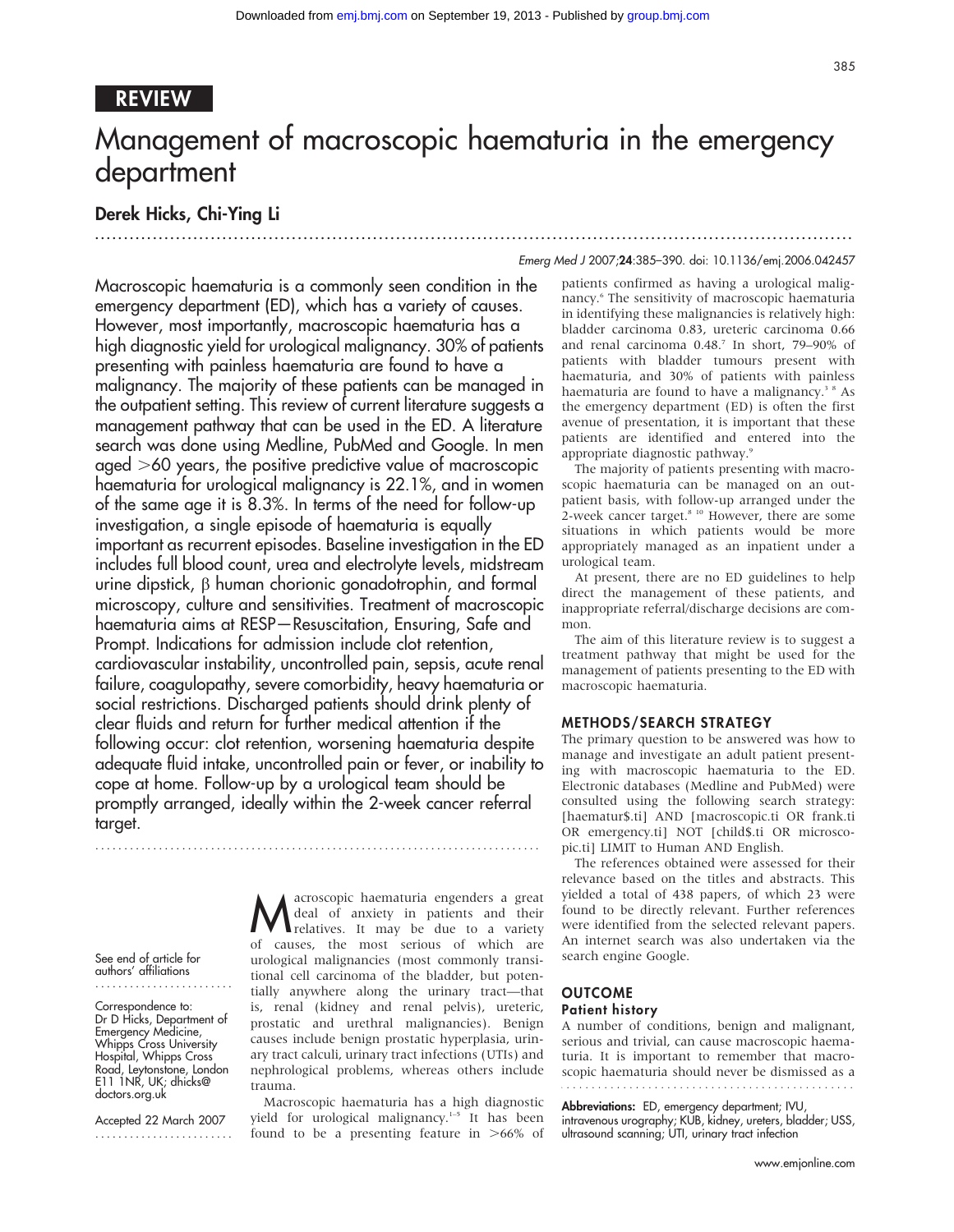normal consequence of conditions such as UTI or anticoagulation, without first undertaking investigations to exclude urological malignancies.<sup>11</sup><sup>12</sup>

A careful history and examination may give some indications as to the origin of the haematuria:

- N Painless haematuria is classically associated with the underlying malignancies, whereas haematuria associated with pain may be more suggestive of stone disease (urinary calculi) or UTI.
- Blood at the start of the urinary stream is suggestive of lower urinary tract malignancy, but is by no means diagnostic.
- The age and sex of the patient may indicate the likelihood of malignancy being discovered. In men aged  $>60$  years, the positive predictive value of macroscopic haematuria for urological malignancy is 22.1%, whereas in women of the same age it is 8.3%; in all patients of age  $<60$  years, the positive predictive value falls to  $2.6\%$ .<sup>13 14</sup> However, it is important to remember that  $10-20\%$  of men aged  $<60$  years will be found to have a urological malignancy during the investigation process.15–17
- In terms of the need for follow-up investigations, a single episode of haematuria is equally important as recurrent episodes. $1^{18}$ <sup>19</sup>

Box 1 gives the summary of differential diagnoses in macroscopic haematuria.

Associated symptoms that must be elicited include

- N ability to pass urine and evidence of clots, as this may influence management decisions; (Patients who are able to pass urine should be asked about the presence of clots in the urinary flow, the size of any clots seen, and the ease, or difficulty, with which these were passed).
- fever, urgency and urinary incontinence, which are suggestive of UTI.

Predisposing factors that should be sought in the history are the following.

 $\bullet$  Occupational history—in particular, exposure to chemicals and smoking, as these predispose to risks of transitional cell carcinoma of the bladder.

#### Box 1: Differential diagnoses in macroscopic haematuria

- Urinary tract malignancy: kidney, renal pelvis, ureter, bladder, prostate, urethra
- Urinary calculi
- Infections: urinary tract infection, schistosomiasis
- Trauma: penetrating or blunt
- Benign prostatic hyperplasia
- Haemorrhagic cystitis
- **•** Endometriosis
- Nephrological disease: IgA nephropathy, glomerulonephritis
- Postprocedural bleeding—for example, transurethral surgery
- Bleeding disorders, anticoagulation therapy above therapeutic range
- Arteriovenous malformation/angiomyolipoma
- $\bullet$  History of bleeding disorders or concomitant use of anticoagulants may prompt investigation with clotting profile.
- N History of trauma is important, as this dictates a different diagnostic approach and may be a contraindication to urinary catheterisation.
- $\bullet$  History of recent sore throat/upper respiratory tract infection in young patients may be suggestive of IgA nephropathy.
- N Travel history, as schistosomiasis is a risk factor for squamous cell carcinoma of the bladder and in itself causes macroscopic haematuria.

Other features that should be elicited are gynaecological history, as the origin of bleeding may not be urological, and, in particular, a history of endometriosis.<sup>20 21</sup>

Important social history includes ensuring that patients are independent and self-caring.

#### Clinical examination

During the physical examination of the patient, it is important to elicit the following signs:

- Cardiovascular status.
- Presence of a palpable bladder, which may be indicative of acute or imminent urinary retention.
- N Careful palpation for a tumour mass (potential sites include renal, bladder or gynaecological origin).
- In females, a vaginal examination should be performed to ensure that the blood comes from the urethra rather than the vagina. In males, the external genitalia should be examined.<sup>22</sup>
- N In both sexes, a digital rectal examination should be performed to exclude tumour masses either in the prostate or in the pouch of Douglas.

#### **Investigations**

#### In the emergency department

#### Urine tests

In making the diagnosis of macroscopic haematuria, it is most important that true ''frank haematuria'' is seen in the urine sample. The degree of blood staining in the urine has traditionally been described in relation to shades of red wine namely, Rosé, Claret. The presence or absence of clots should also be noted.

A dipstick urine test should be performed in the ED. It is quick and cost effective, and may indicate the presence of infection. Even in apparently clear urine, microscopic haematuria may be detected—this is important as macroscopic haematuria may clear over the course of the day as the patient drinks. It is also important to recognise that a negative dipstick result does not exclude UTI, so the microscopy, culture and sensitivities results should be checked.<sup>5</sup> <sup>23</sup>

Patients with incidental microscopic haematuria will also require follow-up, but this can be safely arranged via their general practitioner.

- β-Human chorionic gonadotrophin dipstick testing should be performed in all women of childbearing age.
- N A sample of midstream urine should also be sent for microbiological testing. Any infection should be treated according to local antibiotic guidelines.
- N Urine cytology is of little use in the ED setting. Despite being highly specific, it has an estimated sensitivity of only 25%. Its use is probably more appropriate as a second-line investigation.<sup>6</sup><sup>2</sup>

www.emjonline.com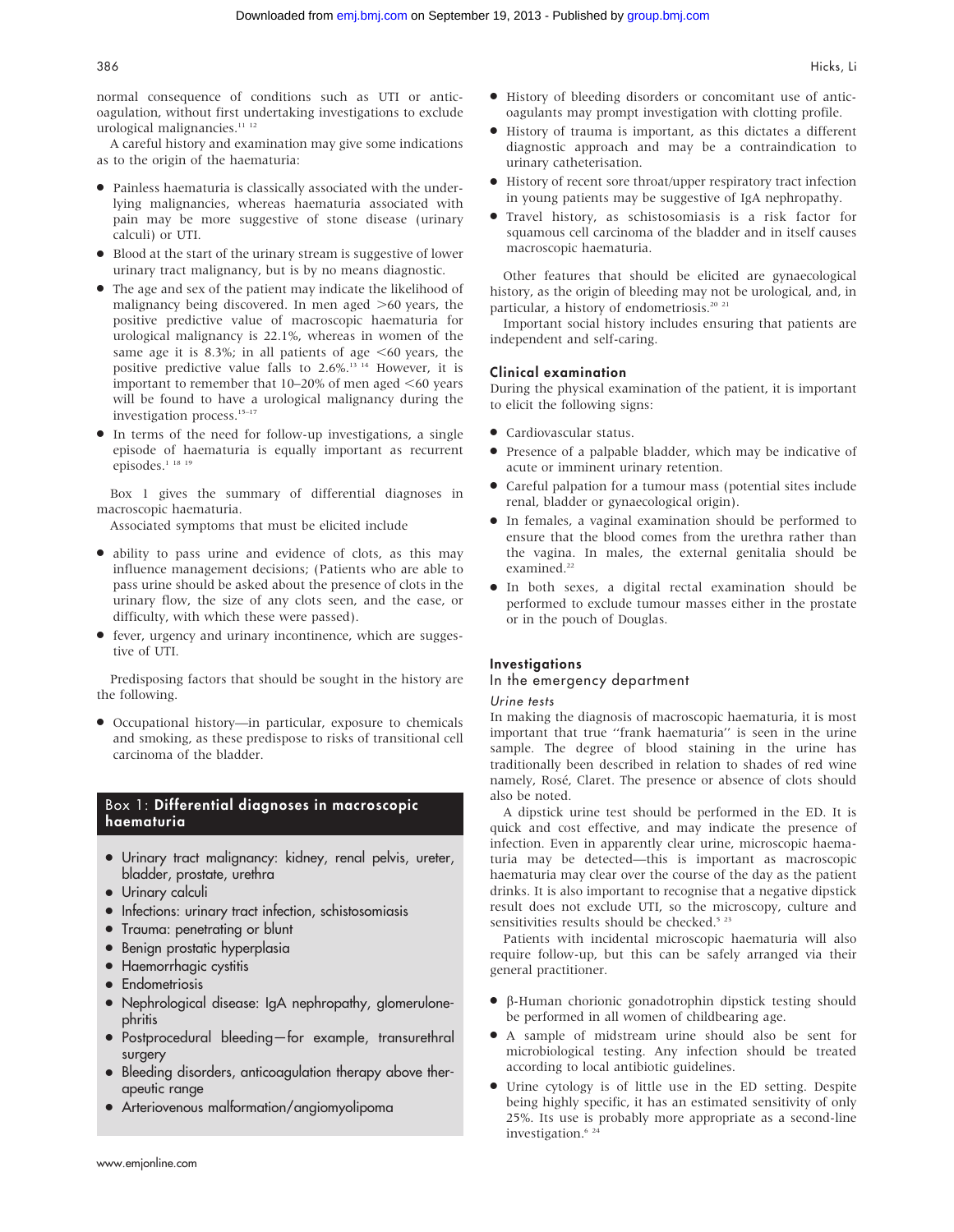#### Management of macroscopic haematuria 387

#### Blood tests

Macroscopic haematuria is not associated with any specific diagnostic tests; however, it is important to know a number of indices in order to decide whether a patient will be suitable for outpatient management.

- Full blood count—A full blood count indicates a baseline haemoglobin level and ensures that there is no underlying thrombocytopenia that may need to be addressed.
- $\bullet$  Urea and electrolytes -Urea and electrolyte levels indicate whether the patient has acute renal failure. Again, this may necessitate admission for investigation to exclude urinary outflow-tract obstruction.
- Clotting—There is some debate as to whether a clotting screen should be a standard investigation in these patients, as it has a low yield for new diagnoses of bleeding diatheses. A pragmatic approach is advised. For patients with known clotting disorders, those taking anticoagulant drugs, those having hepatic disease or very heavy bleeding, a clotting screen should be done; for those without risk factors for bleeding and with mild haematuria, it may be omitted.
- N Group and save (with or without cross-match)—In patients with large amount of macroscopic haematuria, group and save should be considered, and in these patients admission is warranted. In those with haemodynamic compromise, crossmatching should be requested as a priority.

#### Radiological imaging

Kidney, ureters, bladder (KUB)  $x$  ray is easily available and simple to perform. Although there is limited diagnostic information, it may be a useful first-line test in patients for whom contrast radiography is contraindicated. However, in cases where renal calculi are suspected, a KUB x ray may prove to be of value, as 70–80% of urinary tract calculi are radioopaque.25 Further investigation with complete intravenous urography (IVU)/ultrasound scanning (USS)/CT-KUB should be performed in this group of patients.

#### After referral to the urologist

#### Urine cytology

Despite being highly specific, urine cytology has an estimated sensitivity of only 25%. There is some debate on its more appropriate use as a second-line investigation.<sup>5 6 10 26 2</sup> However, the current European Association of Urology guidelines continue to advocate its use in the diagnostic pathway.<sup>28</sup>

#### Radiological imaging

Some of the radiological imaging techniques may be instituted in the ED, depending on the local policy and the availability of resources. In all, 25% of urologists use USS imaging of the urinary tract as their first-line investigation for haematuria, 24% use IVU and 51% use a combination of both of these.10 27 29

- N USS is a non-invasive test, but may be limited by its operator dependence. In combination with plain KUB radiographs, USS by a radiologist has been shown to have a diagnostic accuracy comparable to that of IVU.<sup>6</sup>
- N IVU has a number of contraindications—asthma, use of metformin, renal impairment, seafood/contrast allergy, hepatic impairment and pregnancy. This may limit the usefulness of this investigation as a first-line choice.
- CT-KUB may be a useful second-line investigation in those patients with normal first-line tests and persistent haematuria. The ''pick-up rate'' for current first-line radiological investigations is high, particularly when the radiological tests are reported by specialist uroradiologists.<sup>5</sup>

#### Box 2: Abbreviation of goals for treatment of macroscopic haematuria

- R-resuscitate as appropriate
- N E–ensure that urine can drain freely with or without catheter insertion
- S-safe discharge from the ED where appropriate
- P–prompt follow-up and further investigation

#### Flexible cystoscopy

In addition to the investigations listed above, all patients with macroscopic haematuria should undergo a flexible cystoscopy.

This is a minimally invasive, outpatient procedure to directly visualise the urethra and bladder. Most urologists would agree that all patients with macroscopic haematuria should undergo this procedure on at least one occasion during the diagnostic process.<sup>15</sup> It is possible to take biopsy specimens to obtain a tissue diagnosis at the time of this procedure.

#### TREATMENT

The goals of treatment for macroscopic haematuria in the ED are straightforward, and are shown in box 2. (These can be abbreviated asRESP.)

#### RESUSCITATION

In the ED, a patient with evidence of cardiovascular compromise because of blood loss should be resuscitated in the usual way, with therapy directed towards volume replacement, correction of any coagulopathy and haemostasis. Under these circumstances, the urological team should be involved at an early stage, as emergency surgical intervention may be required.<sup>31</sup>

#### ENSURE URINARY DRAINAGE

It is important to ensure free drainage of urine, in order to avoid urinary retention and, ultimately, obstructive uropathy.

All patients with macroscopic haematuria should be examined carefully to ensure that they are not in urinary retention due to clot formation. Patients who are able to pass urine should be asked about the presence of clots in the urinary flow, the size of any clots seen, and the ease, or difficulty, with which these were passed.

The presence of small clots that easily pass need not be a bar to outpatient management. Suitable patients should be mobile, sensible and have the ability to return for further assistance if clot retention occurs.

Often a few small clots will be seen in the stream, particularly during the first few voidings of the day, as urine has accumulated in the bladder overnight, allowing clots to form. These small clots will frequently be easily passed and clear during the course of the day as the patient drinks fluid.

If clot retention is present, the treatment of choice is insertion of a three-way Foley catheter, in the same manner as a standard two-channel catheter. The additional channel allows irrigation fluid to be passed through the bladder, clearing clots from the site of bleeding.

Inserting a two-channel Foley catheter is a much less satisfactory solution, but may provide an adequate relieving measure if no three-way catheter is available. However, it must be of adequate size to allow both drainage of clots and intermittent irrigation using a catheter syringe (ideally size 16Ch or above). It is important to remember that a two-channel catheter will often require changing to a three-way catheter at a later point, as two-channel Foley catheters are prone to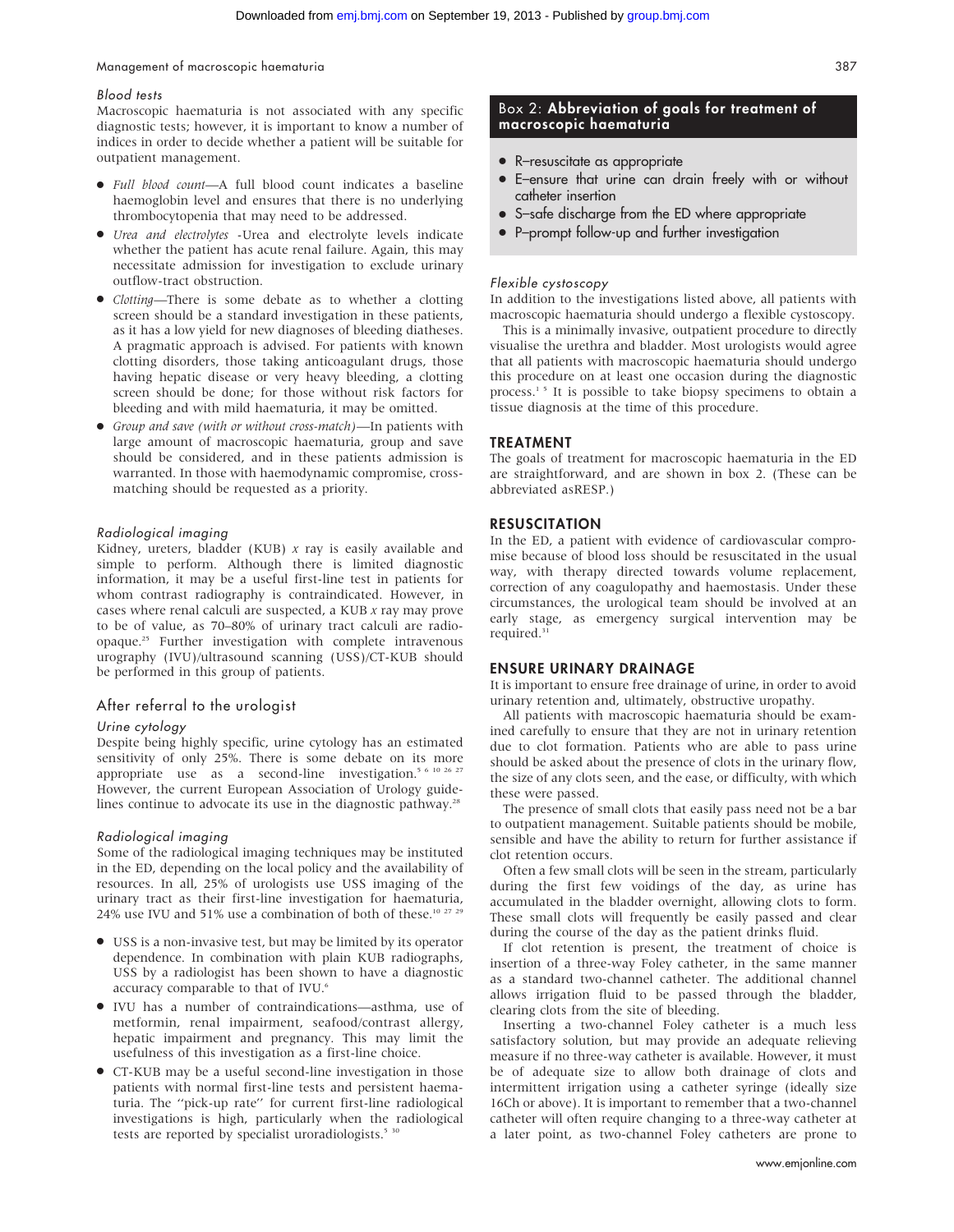388 Hicks, Li



Figure 1 Proposed guidelines for the management of macroscopic haematuria.

blockage and do not allow constant irrigation to take place. A change of catheter can be extremely uncomfortable for the patient, particularly if the initial catheterisation process was difficult.

In patients with a suprapubic catheter already in situ, irrigation can be commenced down the suprapubic catheter and out through a two-channel urethral catheter of adequate size.

If it proves impossible to pass a urethral Foley catheter, the temptation to site a suprapubic catheter in the acute stage or perform an aspiration of the bladder should be resisted, as seeding of a bladder tumour to the abdominal wall may occur.<sup>32</sup> It may, on rare occasions, ultimately prove necessary to perform a suprapubic catheterisation in this onerous situation, but this is a decision best taken by a urologist, having exhausted all means of inserting a urethral catheter.

#### Safe discharge

In patients without cardiovascular compromise and in those for whom there is no other reason to remain as an inpatient—that is, with no evidence of sepsis, acute renal failure, clot retention,

www.emjonline.com

inability to take adequate oral fluids, serious comorbidity or social circumstances requiring admission—outpatient management can be considered.

Having decided that a patient is safe for discharge, it is important that he or she is given clear instructions on how to manage his or her haematuria, and informed when and how it would be appropriate to seek further medical attention.

Patients should be advised to drink plenty of clear fluids, in order to flush plenty of urine through the urinary tract. This helps to clear the haematuria, and prevent clot formation and urinary retention. In addition, patients should be advised that if urine is allowed to accumulate in the bladder after a period without voiding, due to, for example, inadequate fluid intake or overnight while sleeping, they might see a darkening of the haematuria or passage of small clots. This should not be considered a worrying sign and should be expected to clear within a few voidings, once adequate fluid intake has been resumed.

Box 3 summarises the indications for seeking further medical attention.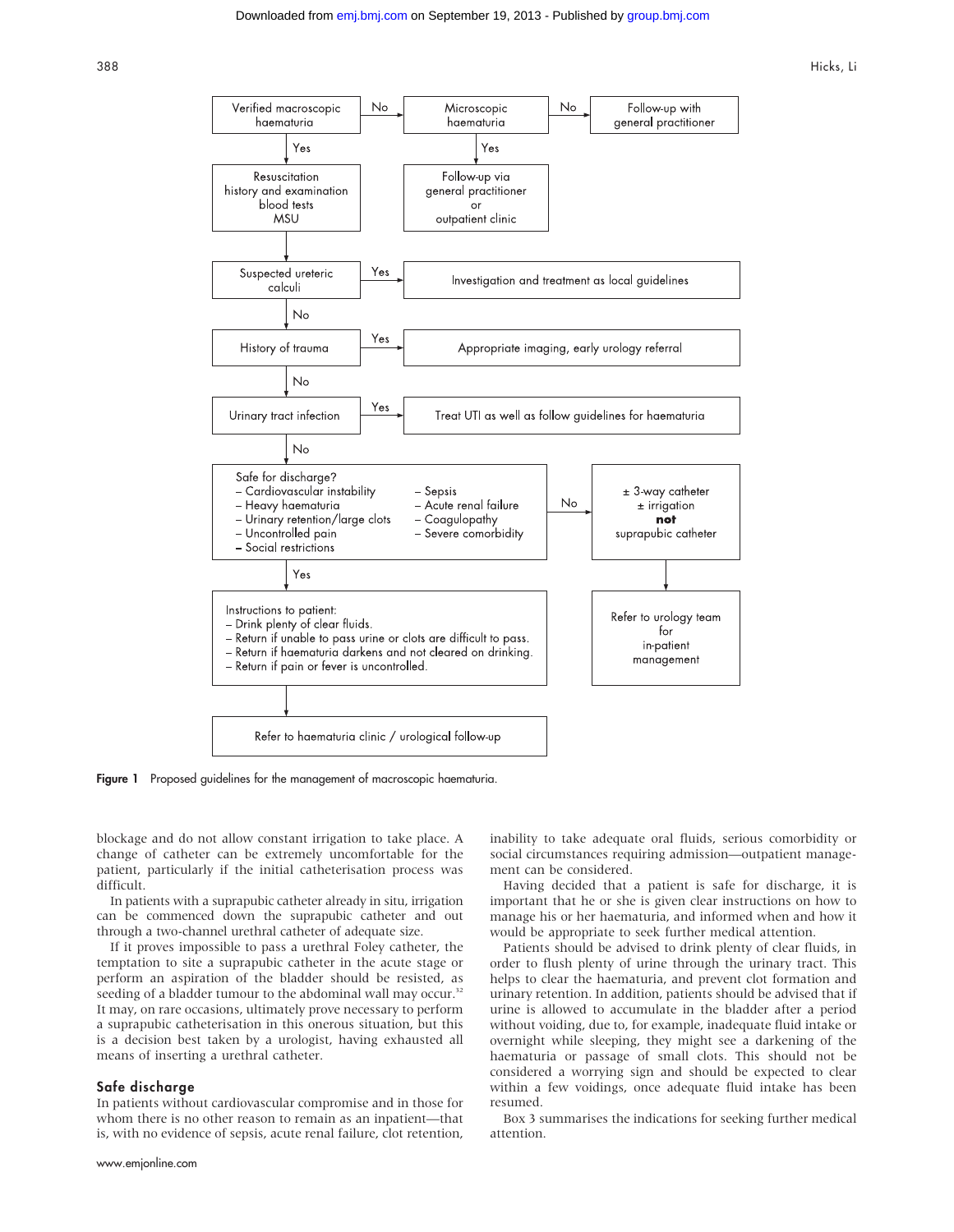#### Box 3: Indications for seeking further medical attention

- Darkening of the haematuria that does not clear after a few voidings, despite adequate fluid intake.
- Increasing clot formation that does not clear easily on voiding, or development of urinary retention.
- Worsening pain or fever, despite using analgesics or antibiotics.

#### Prompt follow-up

Ideally, written information should be given and follow-up at a specialist haematuria clinic arranged within 2 weeks.<sup>33-35</sup> In many National Health Service trusts, this task is devolved in urology nurse specialists who can ensure that all the necessary first-line investigations have been performed and that the patient is coping at home before his or her outpatient clinic appointment. This system also allows for a secure audit trail to optimise good practice in both the emergency and urology departments. Whatever the system used, the most important objective is to ensure that no patient is lost to urological followup.

The management of macroscopic haematuria can be summarised in the proposed guideline as shown in fig 1.

#### SPECIAL CIRCUMSTANCES

This article is not intended to provide an exhaustive guide to the management of all urological conditions that might result in macroscopic haematuria; there are, however, some common presentations that warrant further mention.

#### Ureteric calculi

Patients will often present with a history of ureteric calculi, or with obvious signs and symptoms suggestive of ureteric colic. All patients should be given adequate analgesia. Local guidelines dictating the investigation of ureteric colic may vary, but the gold standard test for locating the position of a ureteric calculus is a CT-KUB.<sup>36</sup> Management of urinary calculi will depend on the size and location of the stone; however, in patients who are otherwise well, this condition can usually be managed conservatively, and the stone dealt with in the outpatient setting. Patients with signs of sepsis must be admitted, and an obstructed, infected kidney excluded.

It should be remembered, in the context of macroscopic haematuria, that the passage of clots down the ureter may induce ureteric colic in the same way as the passage of a stone.

#### Solitary kidney

In patients with a solitary kidney, a much lower threshold must be adopted for inpatient investigation, treatment and early referral to the urology team.

#### Urinary tract infection

If the patient is clinically well, but has a UTI diagnosed on dipstick testing, local guidelines for antibiotic therapy should be followed, pending the result of urine microscopy, culture and sensitivities.<sup>37</sup> Further investigation of the macroscopic haematuria should be undertaken in the normal way following treatment for the UTI.

#### Haematuria after trauma

This article does not aim at a thorough description of the investigation and management of haematuria after trauma; other comprehensive reviews covering this area are accessible.<sup>38</sup> The general principle of management for patients presenting

with macroscopic haematuria and a history of recent trauma is that they should be assessed and resuscitated as required in the usual way. Penetrating injuries should be referred to the urological team for acute assessment. Blunt injuries involving the upper tracts should have a urinary catheter inserted, and further imaging with a low threshold for admission and observation should be considered. Presence of blood at the meatus of the penis or perineal bruising may suggest urethral injury; where this is suspected, or in cases of bladder injury or fractured penis, a urethrogram should be obtained before catheterisation is attempted, and early referral should be made to the urological team.<sup>39 40</sup>

#### **CONCLUSION**

Macroscopic haematuria is a common presenting condition in the ED, as a high-yield indicator of urological malignancy. It is important that every case of macroscopic haematuria is appropriately treated and fully investigated.

#### Authors' affiliations .......................

Derek Hicks, Whipps Cross University Hospital, London, UK Chi-Ying Li, Institute of Urology, London, UK

Competing interests: None.

#### **REFERENCES**

- 1 Amling CL. Diagnosis and management of superficial bladder cancer. Curr Probl Cancer 2001;25:219–78.
- 2 Errando SC, Martinez de HJ, Regalado PR, et al. Analysis of 895 consultations for hematuria in the emergency department in an urology unit. J Urol (Paris) 1996;102:168–71.
- 3 Mommsen S, Aagaard J, Sell A. Presenting symptoms, treatment delay and<br>survival in bladder cancer. S*cand J Urol Nephrol* 1983;17:163–7.<br>4 **Goonewardena SA**, Abeygunasekera AM. Haematuria as the presenting
- symptom: experience from a tertiary referral centre in Sri Lanka. Ceylon Med J 1998;43:156–8.
- 5 Rodgers M, Nixon J, Hempel S, et al. Diagnostic tests and algorithms used in the investigation of haematuria: systematic reviews and economic evaluation. Health Technol Assess 2006;10:iii-259.
- 6 Edwards TJ, Dickinson AJ, Natale S, et al. A prospective analysis of the diagnostic yield resulting trom the attendance ot 4020 patients at a protocol-<br>driven haematuria clinic. BJU Int 2006;**97**:301–5.
- 7 Buntinx F, Wauters H. The diagnostic value of macroscopic haematuria in diagnosing urological cancers: a meta-analysis. Fam Pract 1997;14:63–8.
- 8 Wallace DM, Bryan RT, Dunn JA, et al. Delay and survival in bladder cancer. BJU Int 2002;89:868-78.
- 9 Paul AB, Collie DA, Wild SR, et al. An integrated haematuria clinic. Br J Clin Pract 1993;47:128–30.
- 10 Thiruchelvam N, Mostafid H. Do patients with frank haematuria referred under the two-week rule have a higher incidence of bladder cancer? Ann R Coll Surg Engl 2005;87:345–7.
- 11 Mariani AJ, Mariani MC, Macchioni C, et al. The significance of adult hematuria: 1,000 hematuria evaluations including a risk-benefit and cost-effectiveness analysis. J Urol 1989;141:350–5.
- 12 Sokolosky MC. Hematuria. Emerg Med Clin North Am 2001;19:621–32.
- 13 Bruyninckx R, Buntinx F, Aertgeerts B, et al. The diagnostic value of macroscop haematuria for the diagnosis of urological cancer in general practice. Br J Gen Pract 2003;53:31–5.
- 
- 14 **Ho ET**, Johnston SR, Keane PF. The haematuria clinic-referral patterns in<br>Northern Ireland. U*lster Med J* 1998;67:25-8.<br>15 **Hoy AD**, Hamilton W, Sharp D, *et al.* Macroscopic haematuria and urological<br>cancer. *Br J Ge*
- 16 Anderson P. Macroscopic haematuria and urological cancer. Br J Gen Pract 2003;53:242–3.
- 17 Khadra MH, Pickard RS, Charlton M, et al. A prospective analysis of 1,930 patients with hematuria to evaluate current diagnostic practice. *J Uro*.<br>2000;**163**:524–7.
- 18 **Summerton N**, Mann S, Rigby AS, *et al.* Patients with new onset haematuria:<br>assessing the discriminant value of clinical information in relation to urological malignancies. Br J Gen Pract 2002;52:284-9.
- 19 Lynch TH, Waymont B, Dunn JA, et al. Repeat testing for haematuria and underlying urological pathology. Br J Urol 1994;74:730–2. 20 Yohannes P. Ureteral endometriosis. J Urol 2003;170:20–5.
- 
- 21 Price DT, Maloney KE, Ibrahim GK, et al. Vesical endometriosis: report of two cases and review of the literature. Urology 1996;48:639–43.
- 22 Amarasuriya KL. Haematuria presenting in outpatients attending a department of genitourinary medicine. Br J Vener Dis 1979;55:214–17.
- 23 Deville WL, Yzermans JC, van Duijn NP, et al. The urine dipstick test useful to rule out infections. A meta-analysis of the accuracy. BMC Urol 2004;4:4.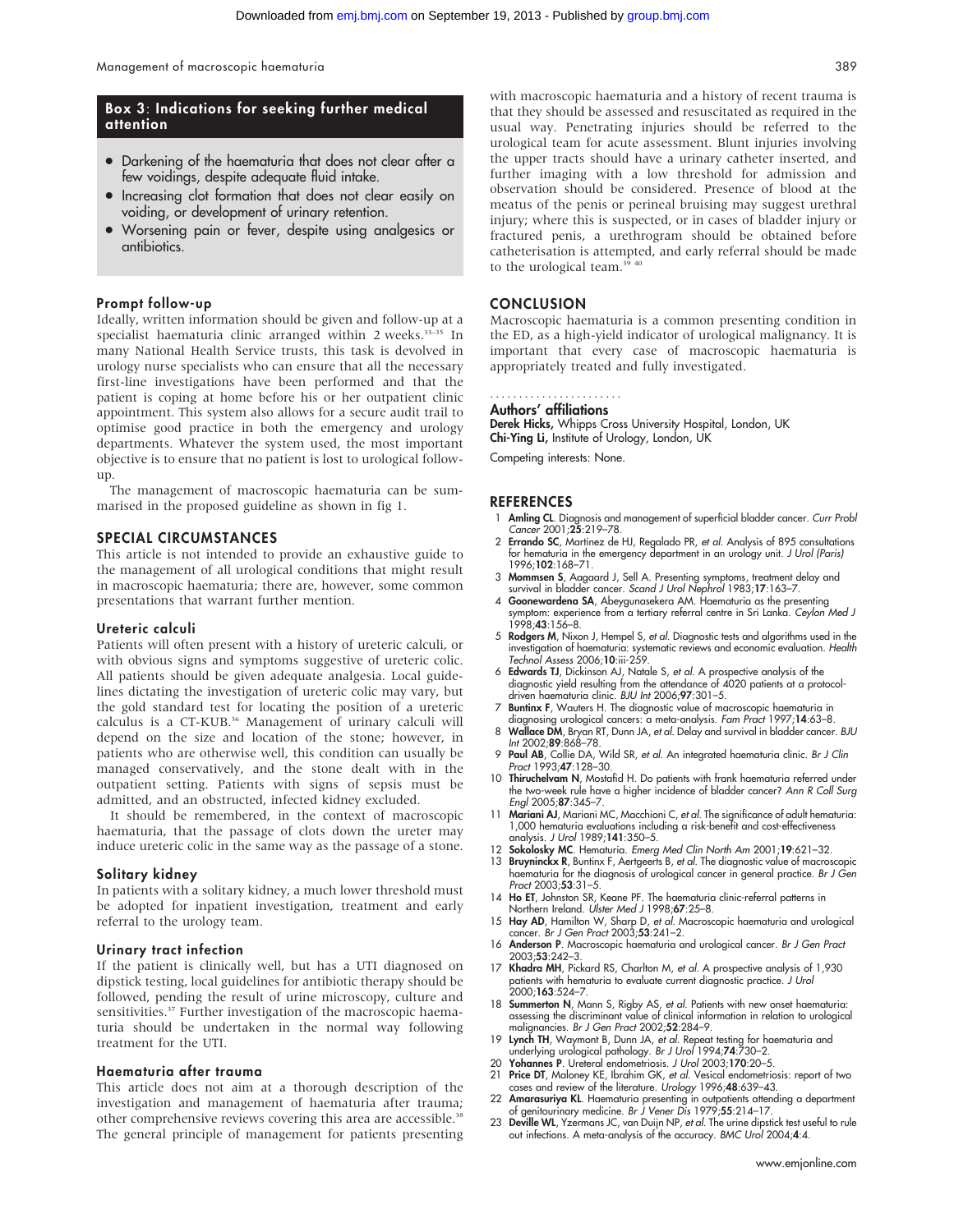- 24 Chahal R, Gogoi NK, Sundaram SK. Is it necessary to perform urine cytology in screening patients with haematuria? *Eur Urol*<br>2001;**39**:283–6.
- 25 Dyer RB, Chen MY, Zagoria RJ. Abnormal calcifications in the urinary tract. Radiographics 1998;18:1405–24.
- 26 Brown FM. Urine cytology. It is still the gold standard for screening? Urol Clin North Am 2000;27:25–37.
- 27 Alishahi S, Byrne D, Goodman CM, et al. Haematuria investigation based on a standard protocol: emphasis on the diagnosis of urological malignancy. J R Coll Surg Edinb 2002;47:422–7.
- 28 Oosterlinck W, Lobel B, Jakse G, et al. European Association of Urology (EAU) Working Group on Oncological Urology. Guidelines on bladder cancer. Eur Urol 2002;41:105–12.
- 29 Donohue JF, Barber NJ. How do we investigate haematuria and what role has finasteride? BJU Int 2004;93:3–4.
- 30 Sells H, Cox R. Undiagnosed macroscopic haematuria revisited: a follow-up of 146 patients. BJU Int 2001;88:6–8.
- 31 Choong SK, Walkden M, Kirby R. The management of intractable haematuria. BJU Int 2000;86:951–9.
- 32 Breul J, Block T, Breidenbach H, et al. Implantation metastasis after a suprapubic catheter in a case of bladder cancer. Eur Urol 1992;22:86–8.
- 33 Scottish Intercollegiate Guidelines Network. Management of the transitional cell carcinoma of the bladder: a quick reference guide. Edinburgh, UK: SIGN, 2005.
- 34 National Institute for Clinical Excellence. Improving outcomes in urological cancers - manual. London, UK: NICE, 2002.
- 35 Turner AG, Hendry WF, Williams GB, et al. A haematuria diagnostic service. BMJ 1977;2:29–31.
- 36 Chen MY, Zagoria RJ. Can non-contrast helical computed tomography replace intravenous urography for evaluation of patients with acute urinary tract colic? J Emerg Med 1999;17:299–303.
- 37 Bent S, Nallamothu BK, Simel DL, et al. Does this woman have an acute uncomplicated urinary tract infection? JAMA 2002;287:2701–10.
- 38 Jankowski JT, Spirnak JP. Current recommendations for imaging in the management of urologic traumas. Urol Clin North Am 2006;33:365-76.
- 39 Sandler CM, Phillips JM, Harris JD, et al. Radiology of the bladder and urethra in blunt pelvic trauma. Radiol Clin North Am 1981;19:195–211.
- 40 Ahn JH, Morey AF, McAninch JW. Workup and management of traumatic hematuria. Emerg Med Clin North Am, 1998;16:145–64.

#### BNF for Children 2006, second annual edition

In a single resource:

- guidance on drug management of common childhood conditions
- hands-on information on prescribing, monitoring and administering medicines to children
- comprehensive guidance covering neonates to adolescents

For more information please go to **bnfc.org**